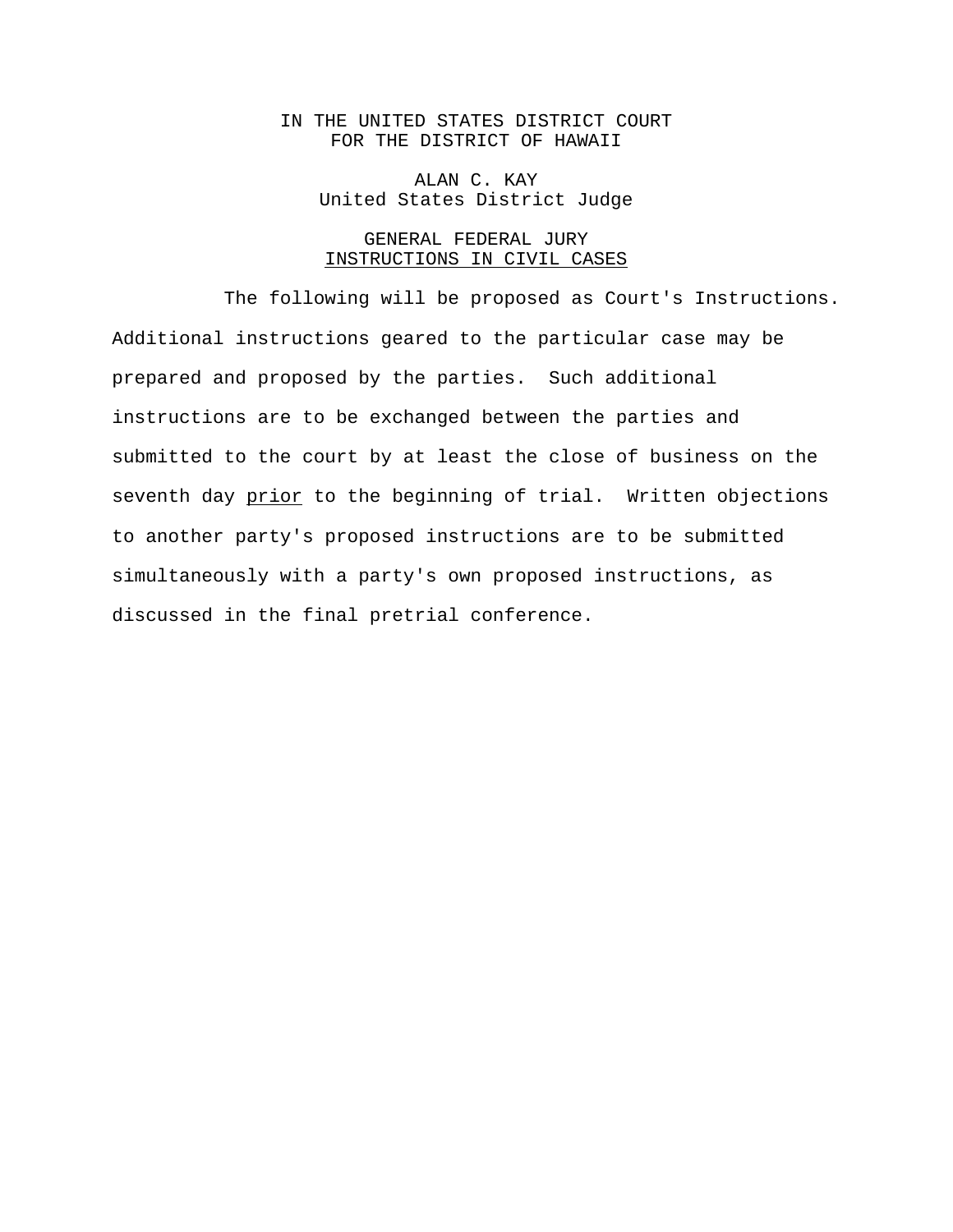# INDEX TO BASIC INSTRUCTIONS

No.

| 1            | INTRODUCTION                                     |
|--------------|--------------------------------------------------|
| 2А           | DUTY OF FOLLOW INSTRUCTIONS                      |
| $\mathbf B$  | same                                             |
| 3            | ORDER OF INSTRUCTIONS IRRELEVANT -- REPETITIOUS  |
| 4A           | CONSIDERATION OF THE EVIDENCE, etc.              |
| $\mathbf{B}$ | same                                             |
| 5            | ARGUMENT OF COUNSEL -- QUESTIONING --            |
|              | SPECULATION BY JURY                              |
| 6            | DIRECT AND CIRCUMSTANTIAL EVIDENCE -- INFERENCES |
| 7            | JUDICIAL NOTICE                                  |
| 8            | DEPOSITIONS                                      |
| 9            | <b>INTERROGATORIES</b>                           |
| 10           | CREDIBILITY OF WITNESSES                         |
| 11A          | <b>TMPEACHMENT</b>                               |
| B            | same                                             |
| 12           | EXPERT WITNESSES                                 |
| 13A          | BURDEN OF PROOF                                  |
| B            | same                                             |
| 14           | MULTIPLE PLAINTIFFS                              |
| 15           | MULTIPLE DEFENDANTS                              |
| 16A          | DUTY TO DELIBERATE                               |
| B            | same                                             |
| 17           | VERDICT FORMS                                    |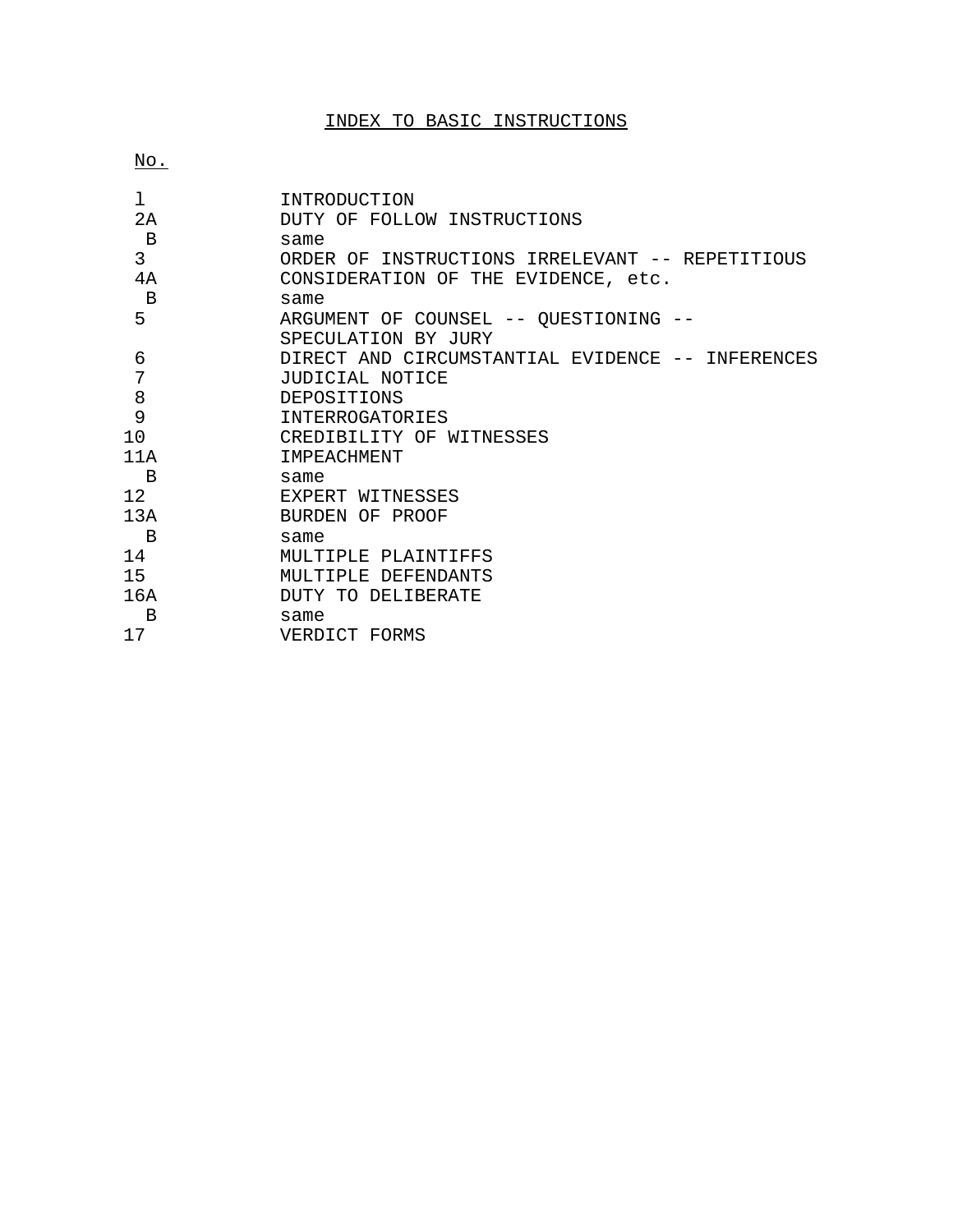Members of the Jury:

You have now heard all of the evidence and the argument of counsel. It becomes my duty to give you the instructions of the Court concerning the law applicable to this case.

It is your duty as jurors to follow the law as I shall state it to you, and to apply that law to the facts as you find them from the evidence in the case. You are not to single out one instruction alone as stating the law, but must consider the instructions as a whole. Neither are you to be concerned with the wisdom of any rule of law stated by me.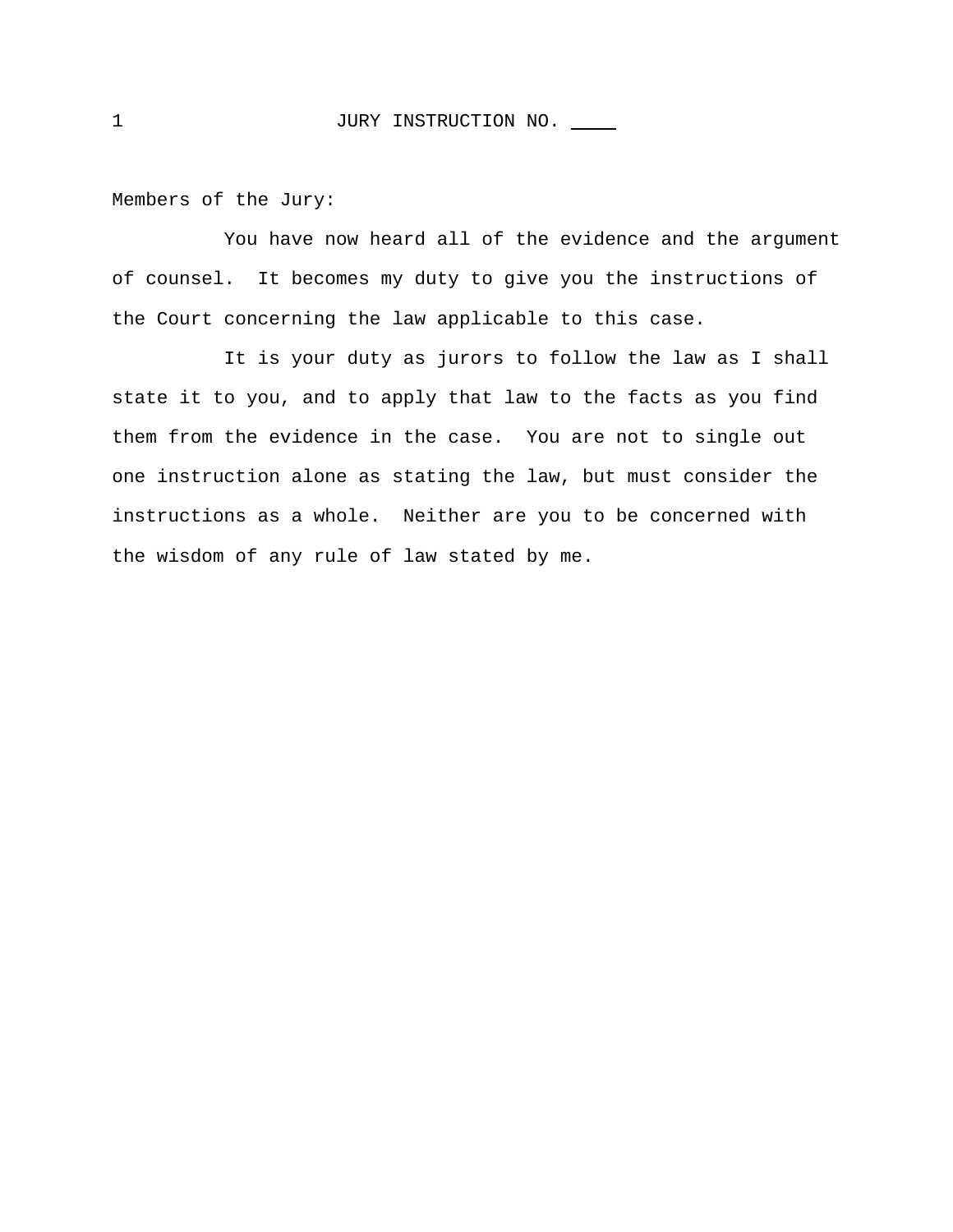#### 2A JURY INSTRUCTION NO.

Regardless of any opinion you may have as to what the law is or ought to be, it would be a violation of your sworn duty to base a verdict upon any view of the law other than that given in the instructions of the Court, just as it would also be a violation of your sworn duty, as judges of the facts, to base a verdict upon anything other than the evidence in the case.

In deciding the facts of this case you must not be swayed by bias or prejudice or favor as to any party. Our system of law does not permit jurors to be governed by prejudice or sympathy or public opinion. Both the parties and the public expect that you will carefully and impartially consider all of the evidence in the case, follow the law as stated by the Court, and reach a just verdict regardless of the consequences.

This case should be considered and decided by you as an action between persons of equal standing in the community, and holding the same or similar stations in life. The law is no respecter of persons, and all persons stand equal before the law and are to be dealt with as equals in a court of justice.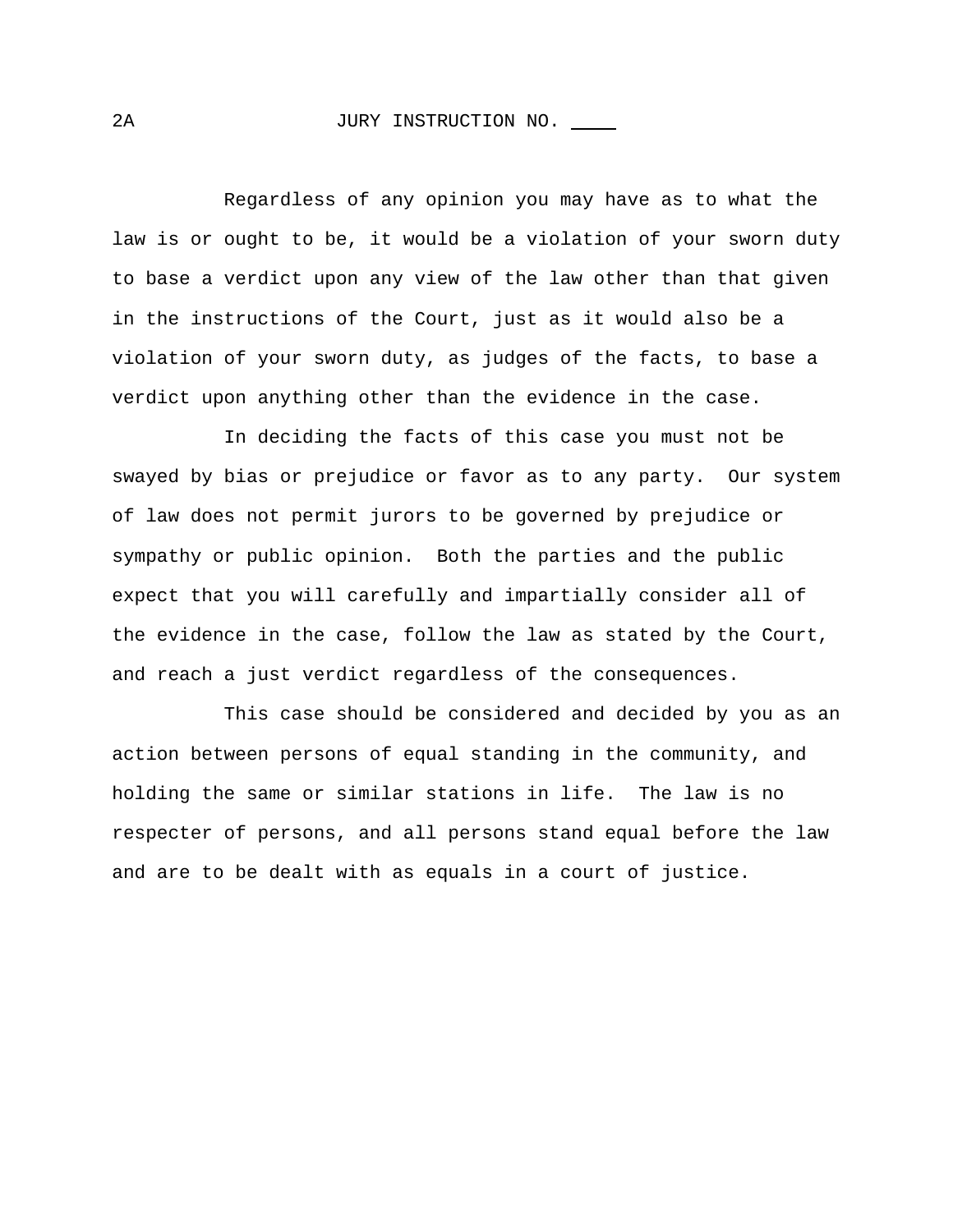#### 2B JURY INSTRUCTION NO.

Regardless of any opinion you may have as to what the law is or ought to be, it would be a violation of your sworn duty to base a verdict upon any view of the law other than that given in the instructions of the Court, just as it would also be a violation of your sworn duty, as judges of the facts, to base a verdict upon anything other than the evidence in the case.

In deciding the facts of this case you must not be swayed by bias or prejudice or favor as to any party. Our system of law does not permit jurors to be governed by prejudice or sympathy or public opinion. Both the parties and the public expect that you will carefully and impartially consider all of the evidence in the case, follow the law as stated by the Court, and reach a just verdict regardless of the consequences.

This case should be considered and decided by you as an action between persons of equal standing in the community, and holding the same or similar stations in life. A corporation is entitled to the same fair trial at your hands as is a private individual. The law is no respecter of persons, and all persons stand equal before the law and are to be dealt with as equals in a court of justice.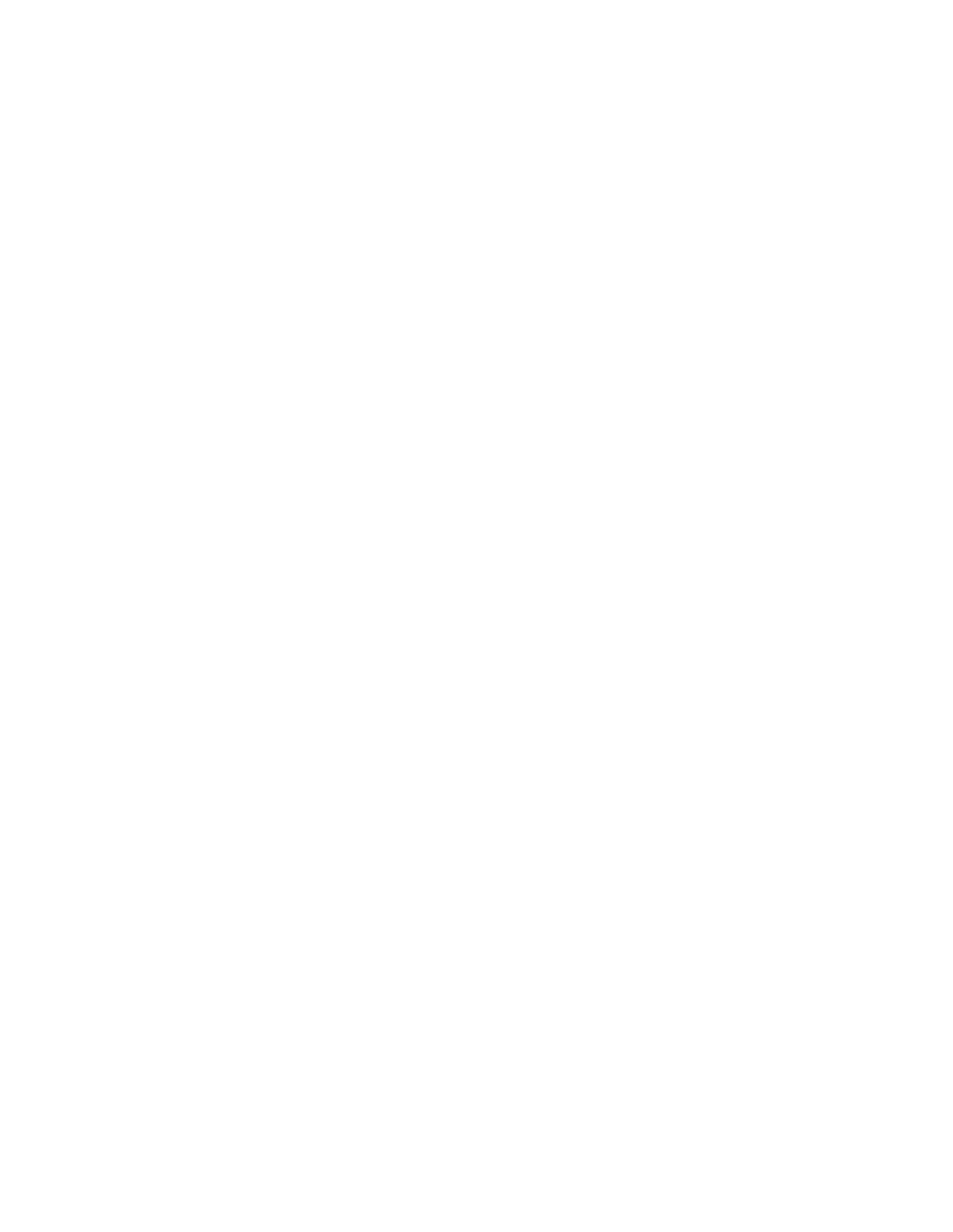If in these instructions any rule, direction or idea is repeated or stated in varying ways, no emphasis thereon is intended by me and none must be inferred by you. For that reason you are not to single out any certain sentences or any individual point or instruction and ignore the others, but you are to consider all the instructions as a whole and are to regard each in the light of all the others.

The order in which the instructions are given has no significance as to their relative importance.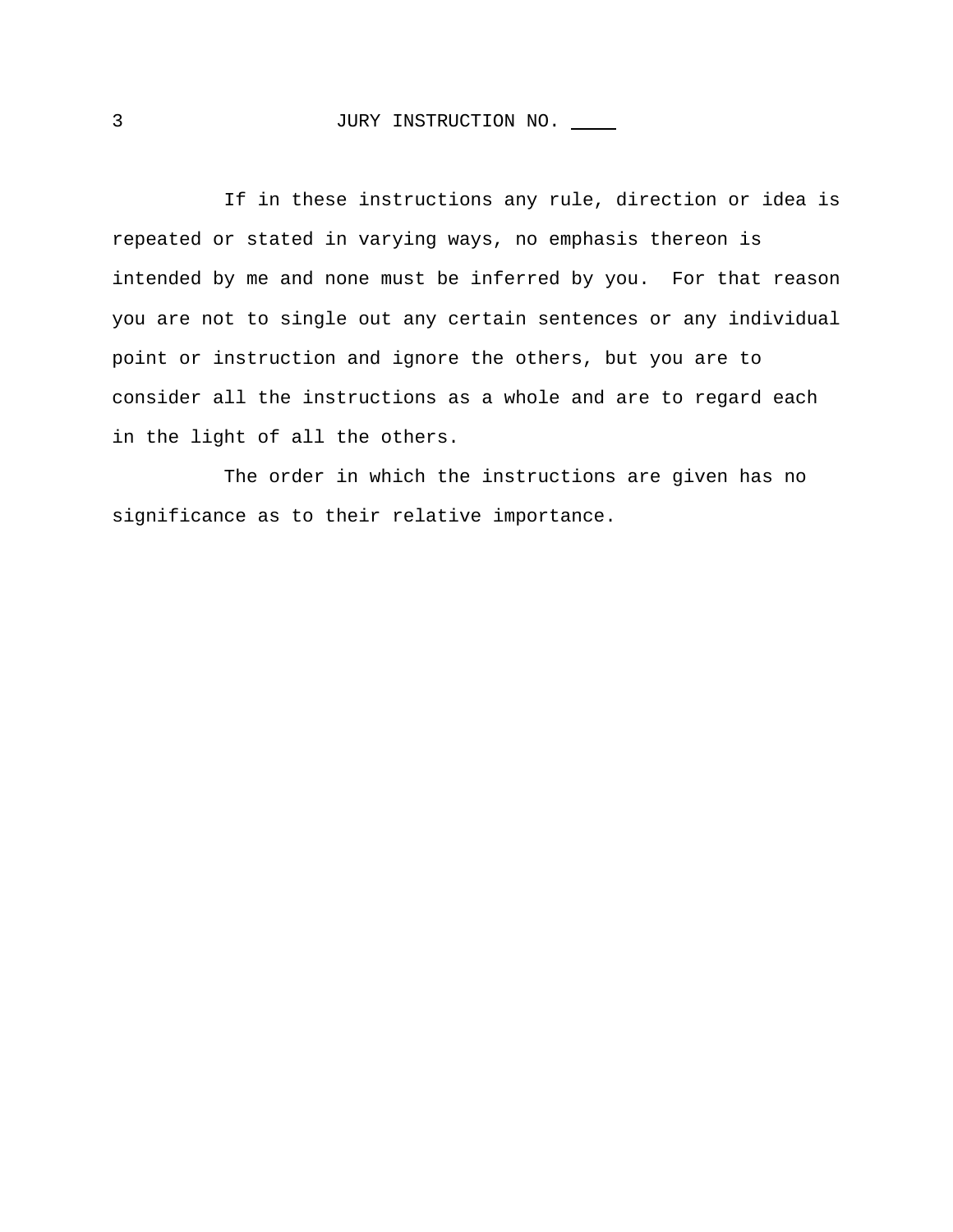#### 4A JURY INSTRUCTION NO.

As stated earlier, it is your duty to determine the facts, and in so doing you must consider only the evidence I have admitted in the case. The term "evidence" includes the sworn testimony of the witnesses and the exhibits admitted in the record.

Remember that any statements, objections or arguments made by the lawyers are not evidence in the case. The function of the lawyers is to point out those things that are most significant or most helpful to their side of the case, and in so doing, to call your attention to certain facts or inferences that might otherwise escape your notice. In the final analysis, however, it is your own recollection and interpretation of the evidence that controls in the case. What the lawyers say is not binding upon you.

So, while you should consider only the evidence in the case, you are permitted to draw such reasonable inferences from the testimony and exhibits as you feel are justified in the light of common experience. In other words, you may make deductions and reach conclusions which reason and common sense lead you to draw from the facts which have been established by the testimony and evidence in the case.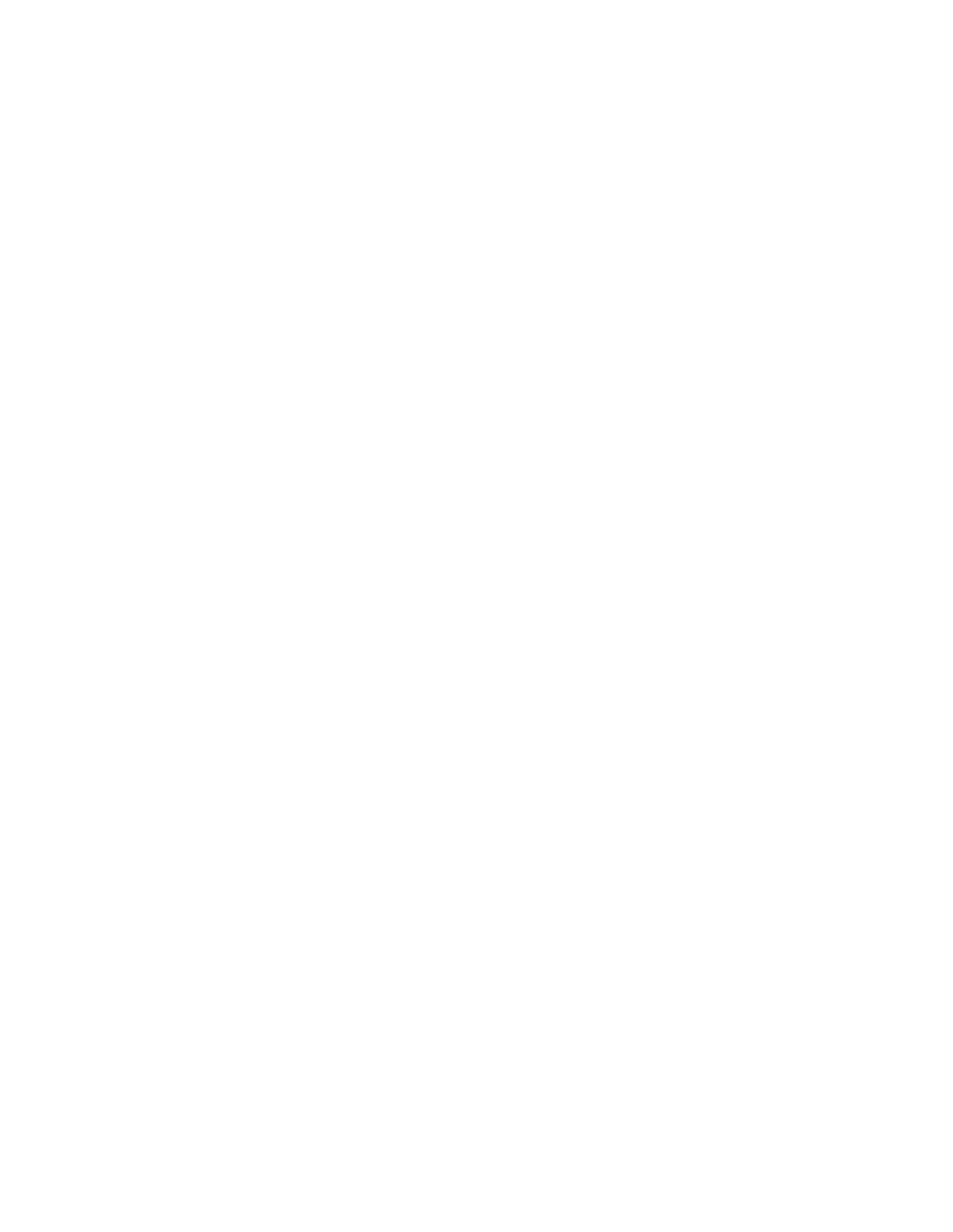#### 4B JURY INSTRUCTION NO.

When a corporation is involved, of course, it may act only through natural persons as its agents or employees; and, in general, any agent or employee of a corporation may bind the corporation by his/her acts and declarations made while acting within the scope of his/her authority delegated to him/her by the corporation, or within the scope of his/her duties as an employee of the corporation.

As stated earlier, it is your duty to determine the facts, and in so doing you must consider only the evidence I have admitted in the case. The term "evidence" includes the sworn testimony of the witnesses and the exhibits admitted in the record.

Remember that any statements, objections or arguments made by the lawyers are not evidence in the case. The function of the lawyers is to point out those things that are most significant or most helpful to their side of the case, and in so doing, to call your attention to certain facts or inferences that might otherwise escape your notice.

In the final analysis, however, it is your own recollection and interpretation of the evidence that controls in the case. What the lawyers say is not binding upon you.

So, while you should consider only the evidence in the case, you are permitted to draw such reasonable inferences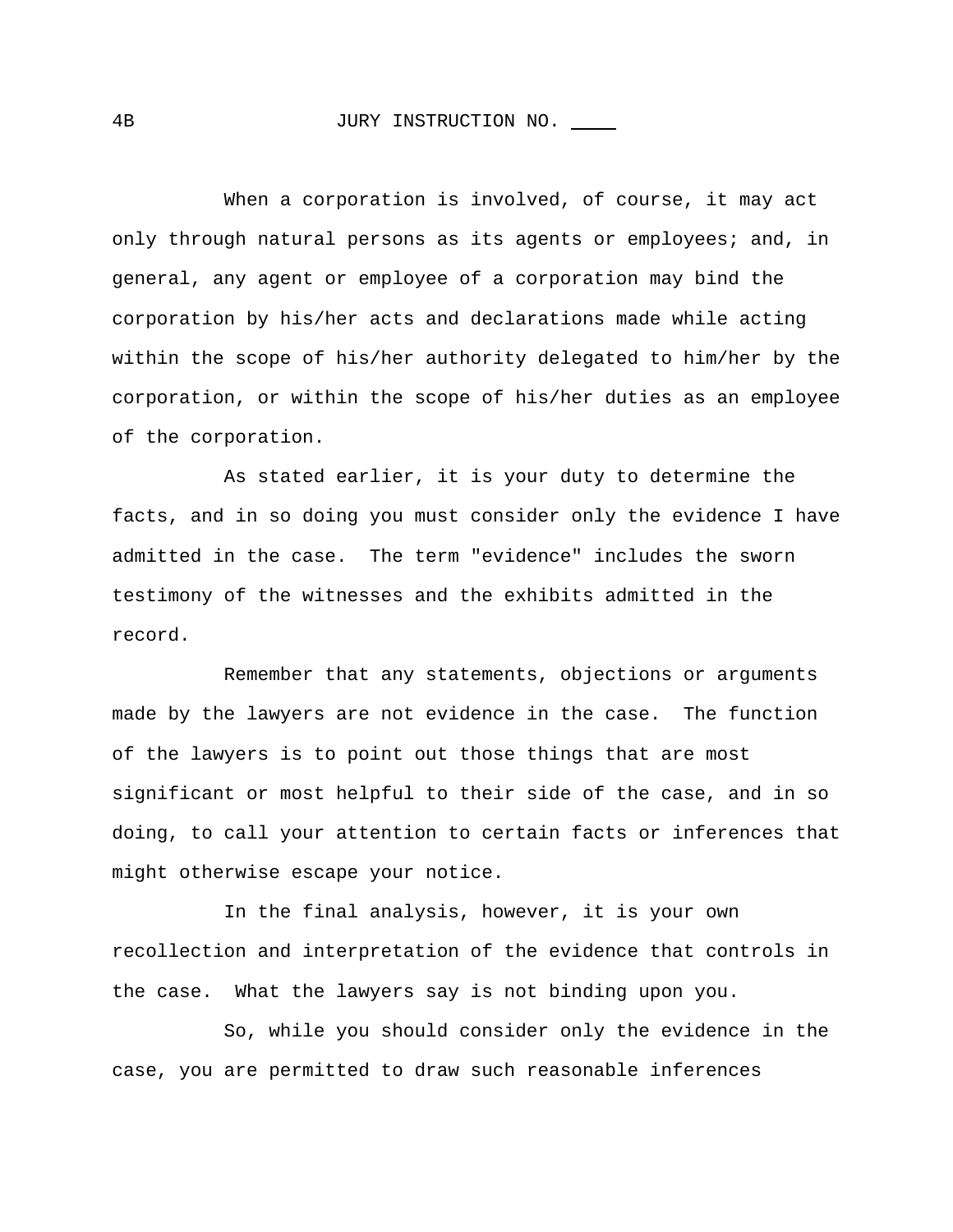from the testimony and exhibits as you feel are justified in the light of common experience. In other words, you may make deductions and reach conclusions which reason and common sense lead you to draw from the facts which have been established by the testimony and evidence in the case.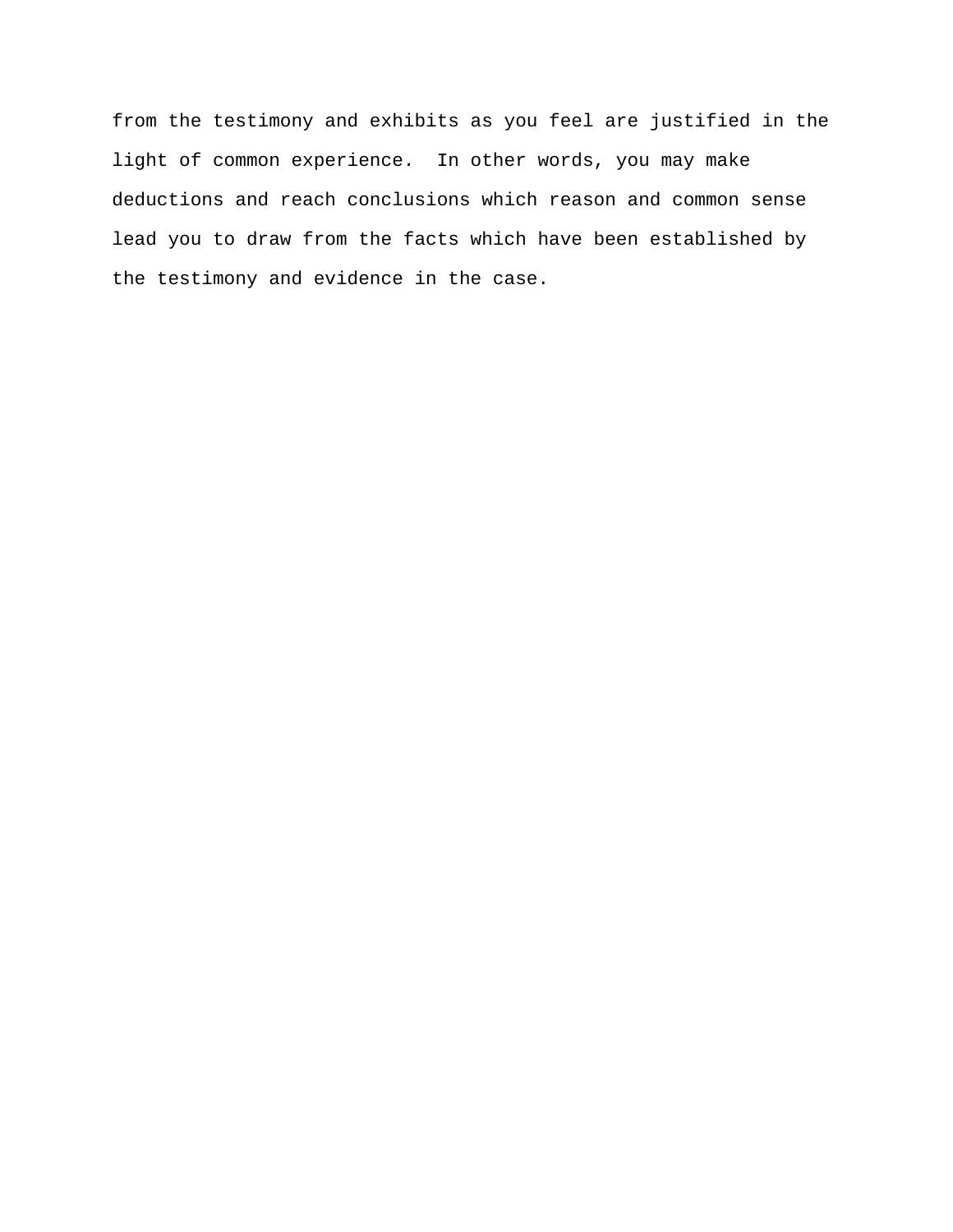You must not consider as evidence any statement of counsel made during the trial; however, if counsel for the parties have stipulated to any fact, or any fact has been admitted by counsel, you will regard that fact as being conclusively proved.

As to any question to which an objection was sustained, you must not speculate as to what the answer might have been or as to the reason for the objection.

You must not consider for any purpose any offer of evidence that was rejected, or any evidence that was stricken out by the court; such matter is to be treated as though you had never known of it.

You must never speculate to be true any insinuation suggested by a question asked a witness. A question is not evidence and may be considered only as it supplied meaning to the answer.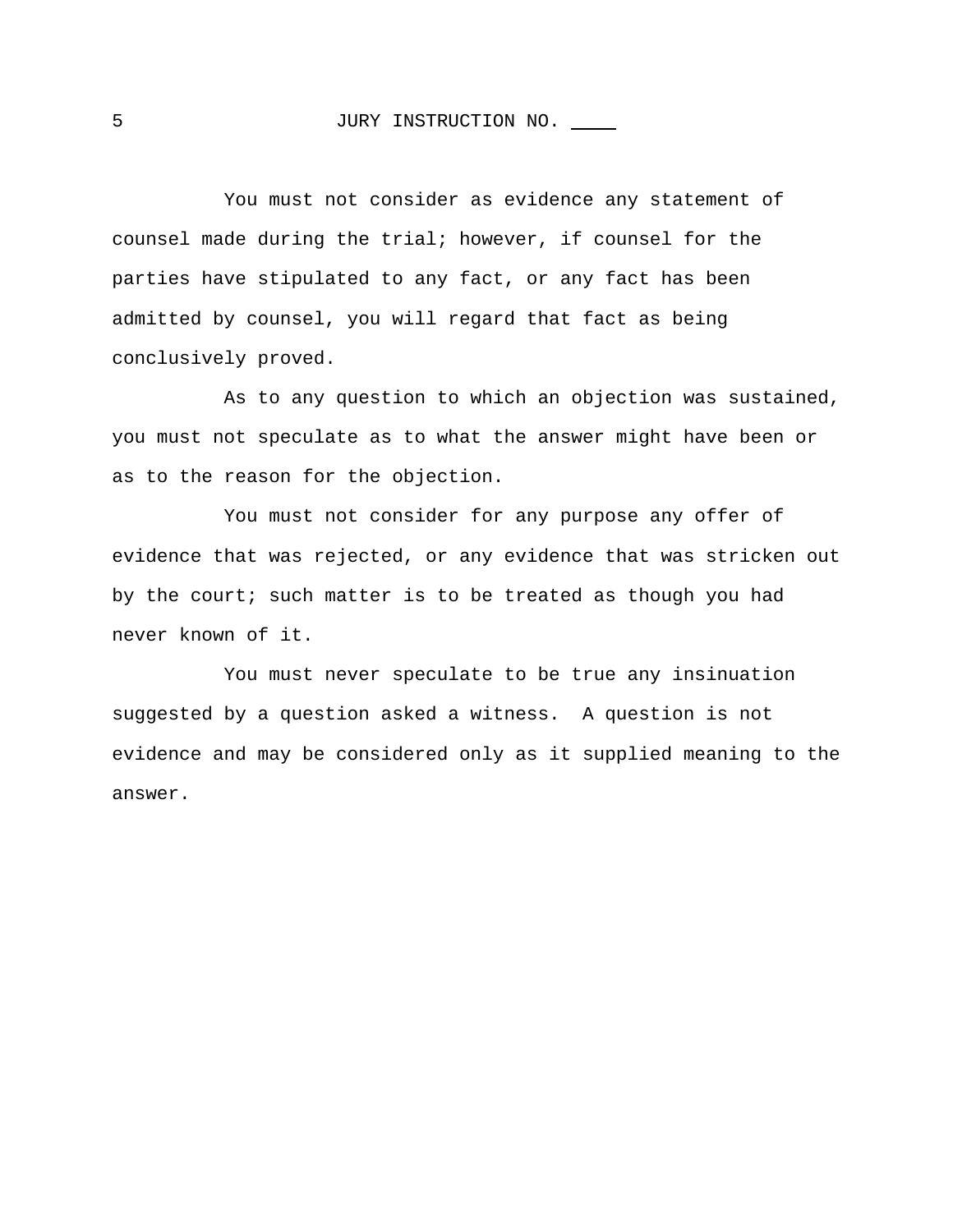Evidence may be either direct or circumstantial. It is direct evidence if it proves a fact, without an inference, and which in itself, if true, conclusively establishes that fact. It is circumstantial evidence if it proves a fact from which an inference of the existence of another fact may be drawn.

An inference is a deduction of fact that may logically and reasonably be drawn from another fact or group of facts established by the evidence.

The law makes no distinctions between direct and circumstantial evidence as to the degree of proof required; each is accepted as a reasonable method of proof and each is respected for such convincing forces as it may carry.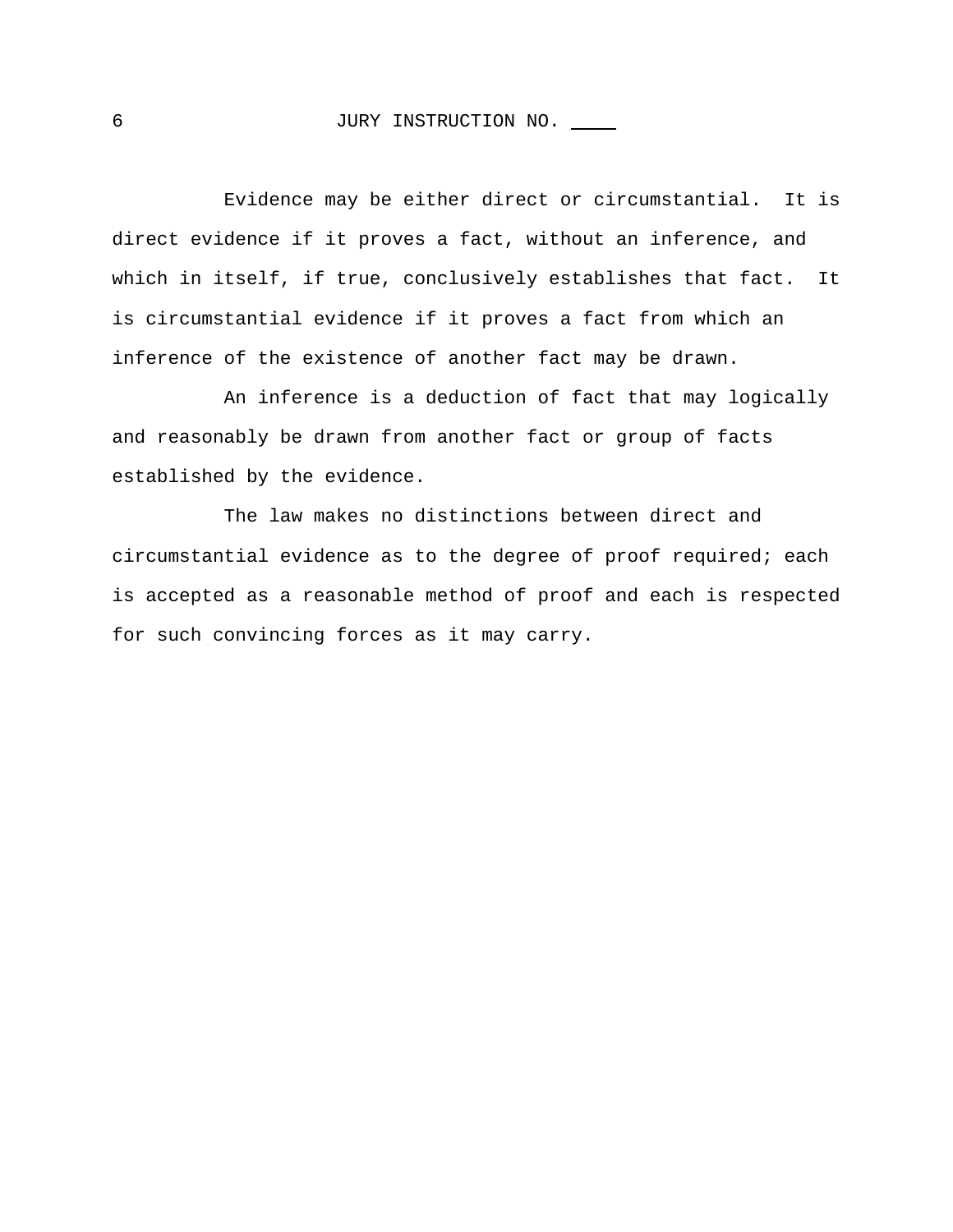The Court may take judicial notice of certain facts or events. When the Court declares it will take judicial notice of some fact or event, you may accept the Court's declaration as evidence, and regard as proved the fact or event which has been judicially noticed, but you are not required to do so since you are the sole judges of the facts.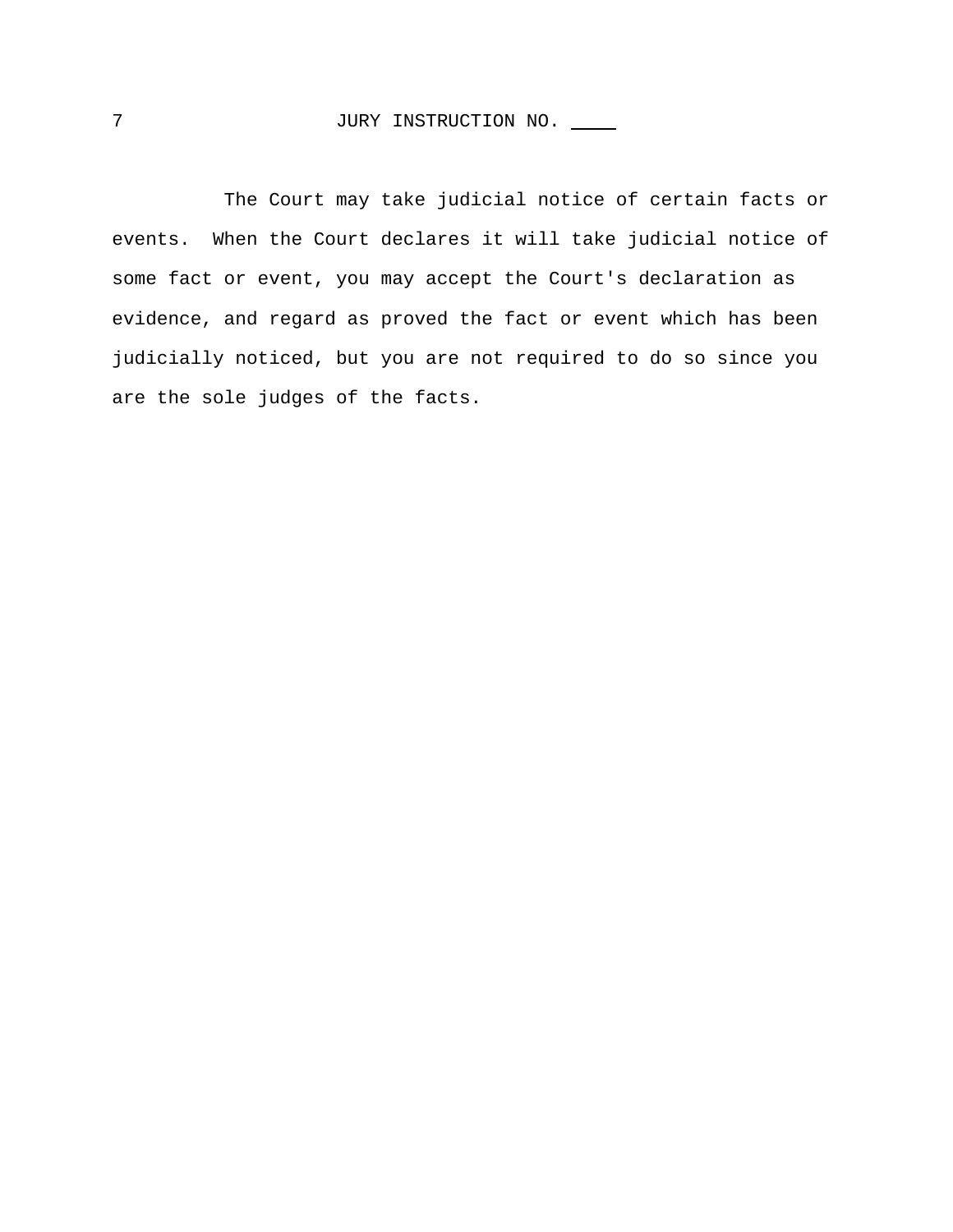Certain testimony has been read into evidence from depositions. A deposition is testimony taken under oath before the trial and preserved in writing. You are to consider that testimony as if it had been given in court.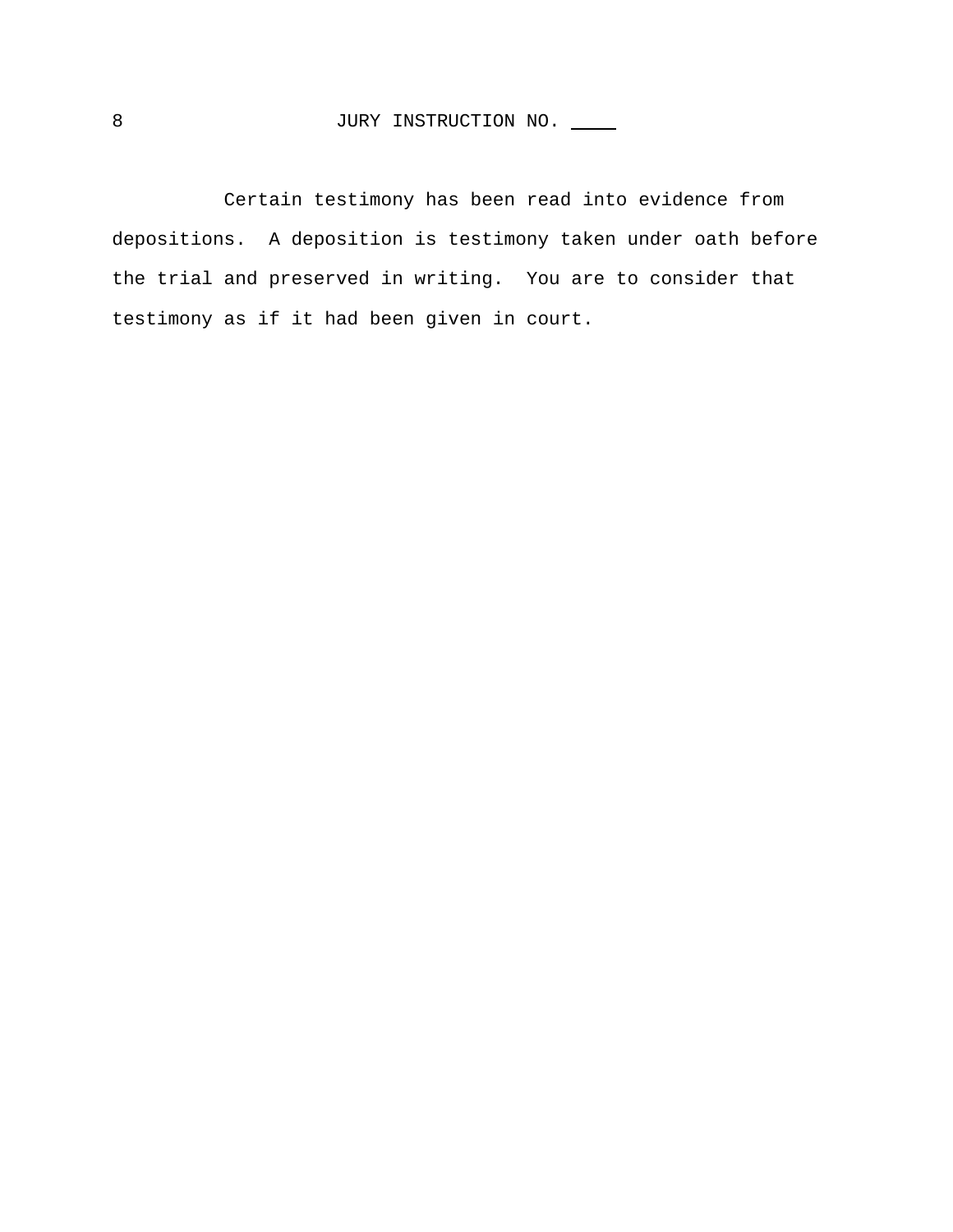During the course of the trial you have heard reference made to the word "interrogatory." An interrogatory is a written question asked by one party of another, who must answer it under oath in writing. You are to consider interrogatories and the answers thereto the same as if the questions had been asked and answered here in court.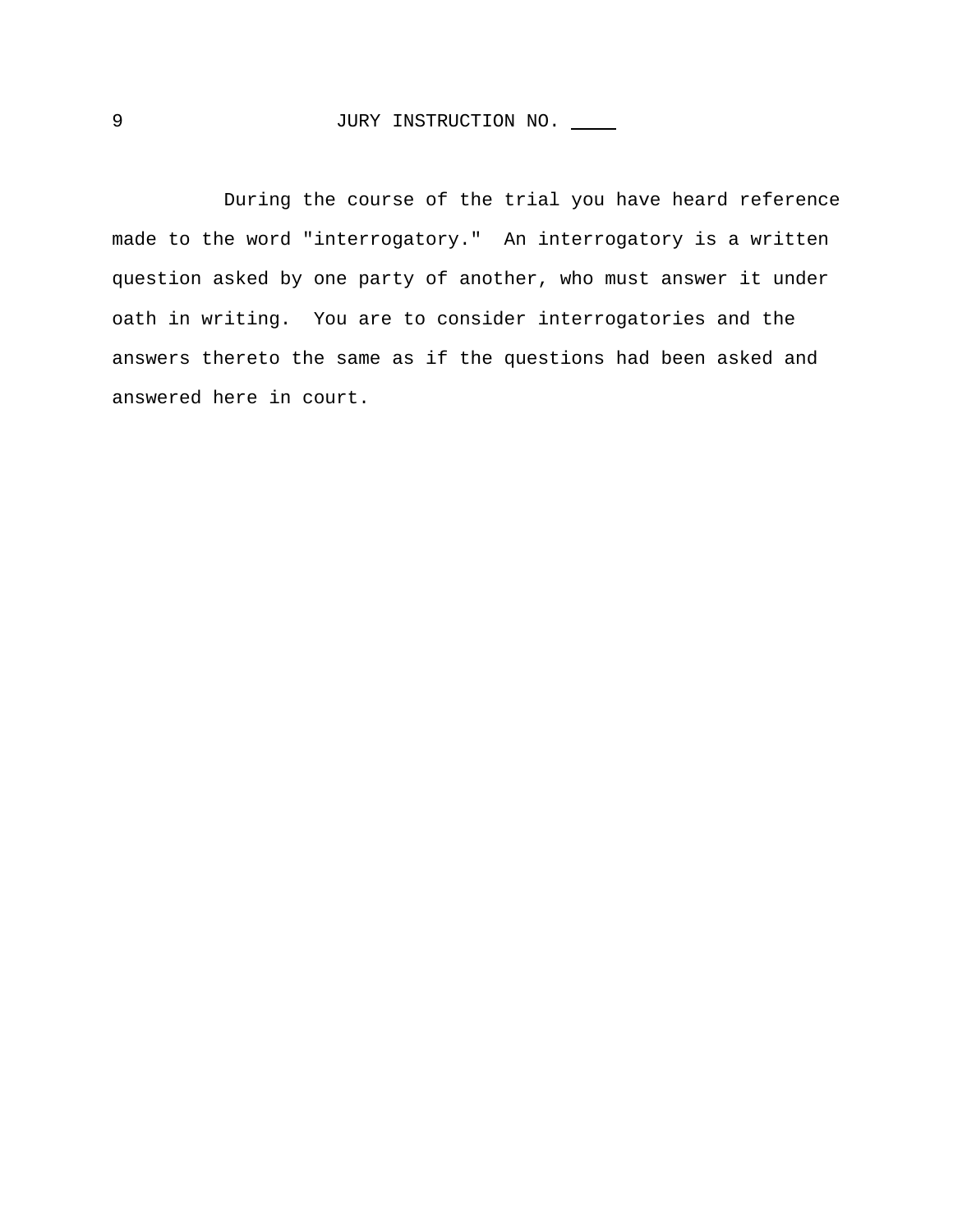### 10 JURY INSTRUCTION NO.

Now, I have said that you must consider all of the evidence. This does not mean, however, that you must accept all of the evidence as true or accurate.

You are the sole judges of the credibility or "believability" of each witness and the weight to be given to his/her testimony. In weighing the testimony of a witness you should consider his/her relationship to the Plaintiff or to the Defendant; his/her interest, if any, in the outcome of the case; his/her manner of testifying; his/her opportunity to observe or acquire knowledge concerning the facts about which he/she testified; his/her candor, fairness and intelligence; and the extent to which he/she has been supported or contradicted by other credible evidence. You may, in short, accept or reject the testimony of any witness in whole or in part.

Also, the weight of the evidence is not necessarily determined by the number of witnesses testifying as to the existence or non-existence of any fact. You may find that the testimony of a smaller number of witnesses as to any fact is more credible than the testimony of a larger number of witnesses to the contrary.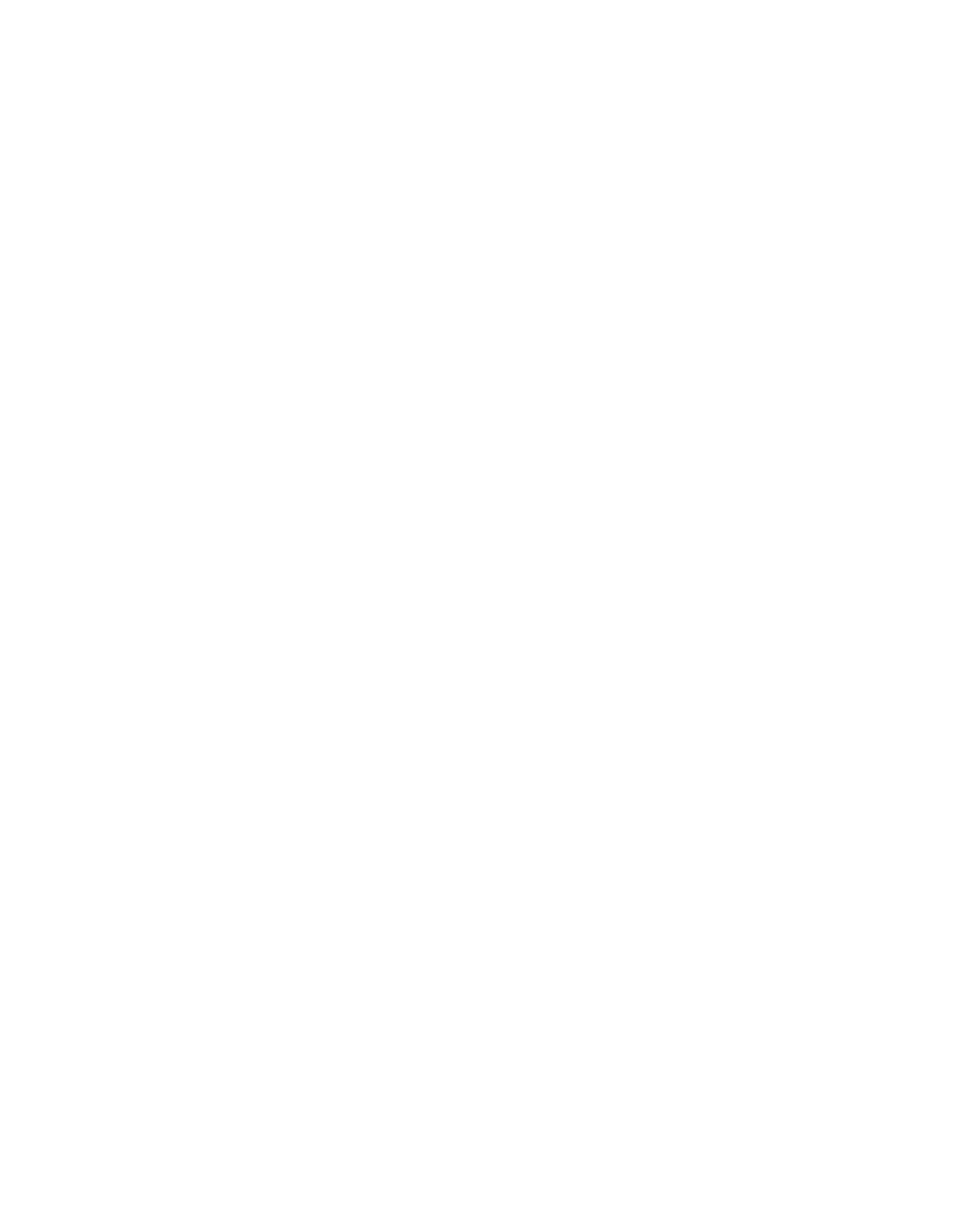## 11A JURY INSTRUCTION NO.

A witness may be discredited or "impeached" by contradictory evidence, by a showing that he/she testified falsely concerning a material matter, or by evidence that at some other time the witness has said or done something which is inconsistent with the witness' present testimony, or has failed to say or do something consistent with the present testimony.

If you believe that any witness has been so impeached, then it is your exclusive province to give the testimony of that witness such credibility or weight, if any, as you may think it deserves.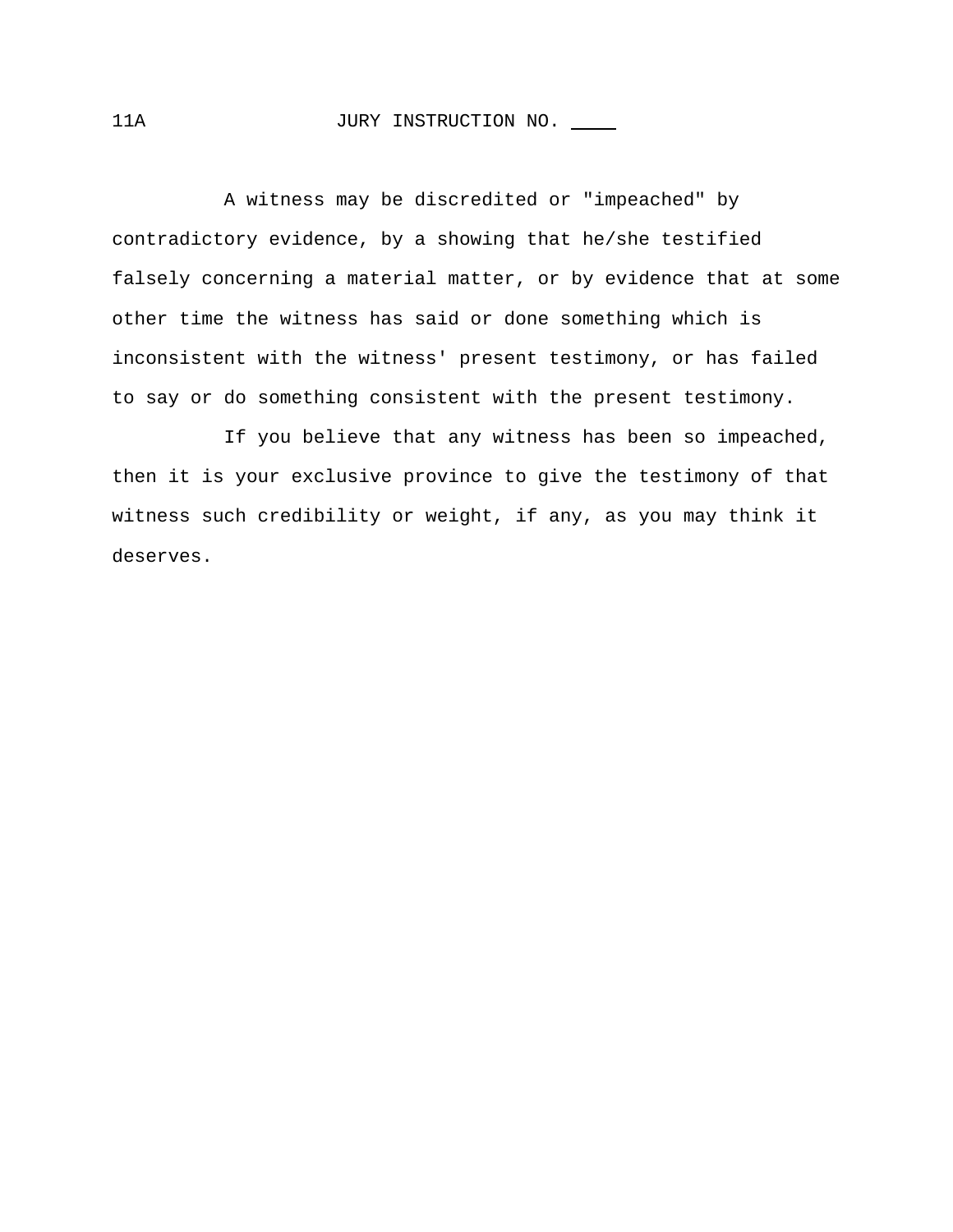#### 11B JURY INSTRUCTION NO.

A witness may be discredited or "impeached" by contradictory evidence, by a showing that he/she testified falsely concerning a material matter, or by evidence that at some other time the witness has said or done something which is inconsistent with the witness' present testimony, or has failed to say or do something consistent with the present testimony.

If you believe that any witness has been so impeached, then it is your exclusive province to give the testimony of that witness such credibility or weight, if any, as you may think it deserves.

The fact that a witness has previously been convicted of a felony, or a crime involving dishonesty or false statement, is also a factor you may consider in weighing the credibility of that witness. The fact of such a conviction does not necessarily destroy the witness' credibility, but is one of the circumstances you may take into account in determining the weight to be given to his/her testimony.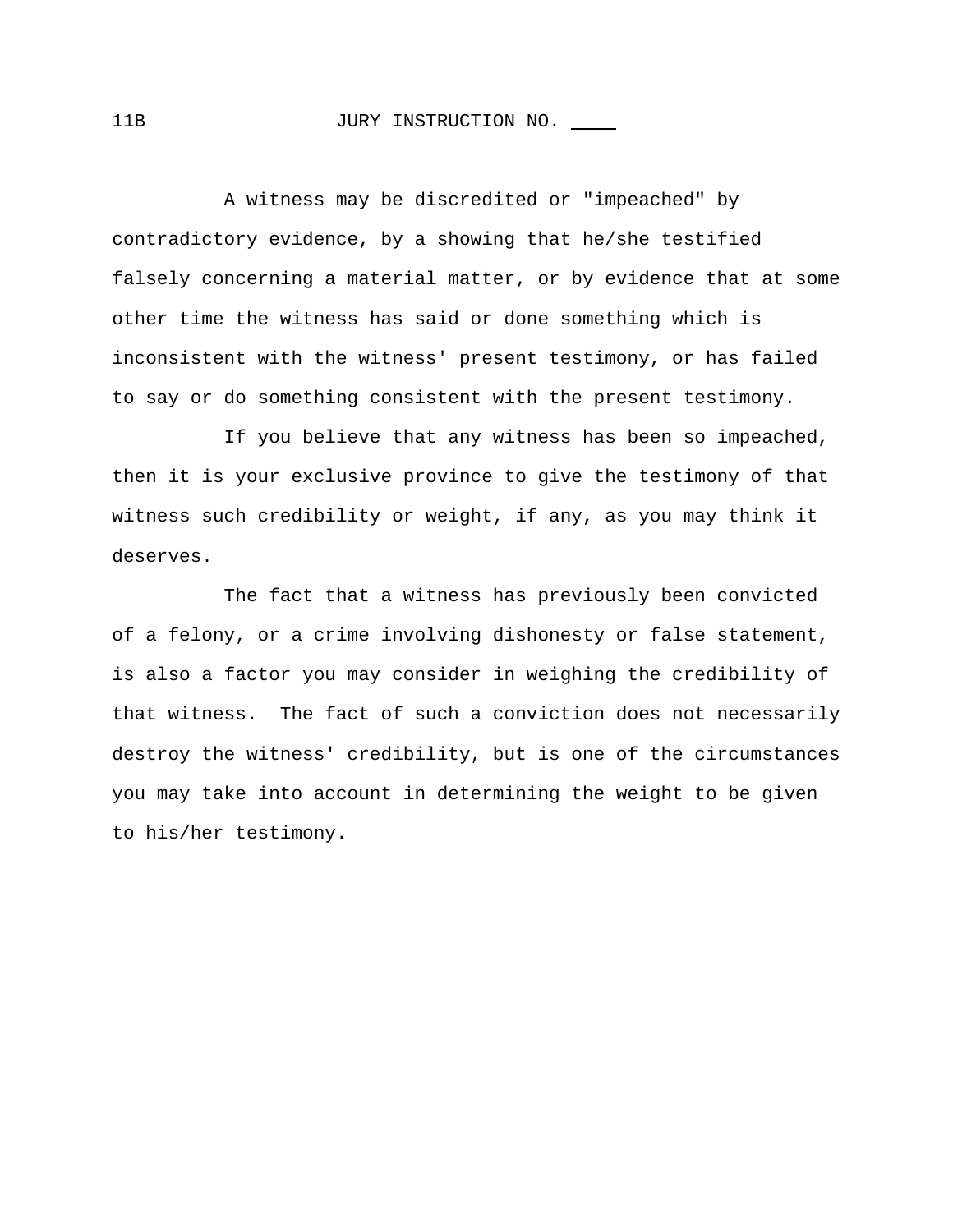## 12 JURY INSTRUCTION NO.

The rules of evidence provide that if scientific, technical, or other specialized knowledge might assist the jury in understanding the evidence or in determining a fact in issue, a witness qualified as an expert by knowledge, skill, experience, training, or education, may testify and state his/her opinion concerning such matters.

You should consider each expert opinion received in evidence in this case and give it such weight as you may think it deserves. If you should decide that the opinion of an expert witness is not based upon sufficient education and experience, or if you should conclude that the reasons given in support of the opinion are not sound, or that the opinion is outweighed by other evidence, then you may disregard the opinion entirely.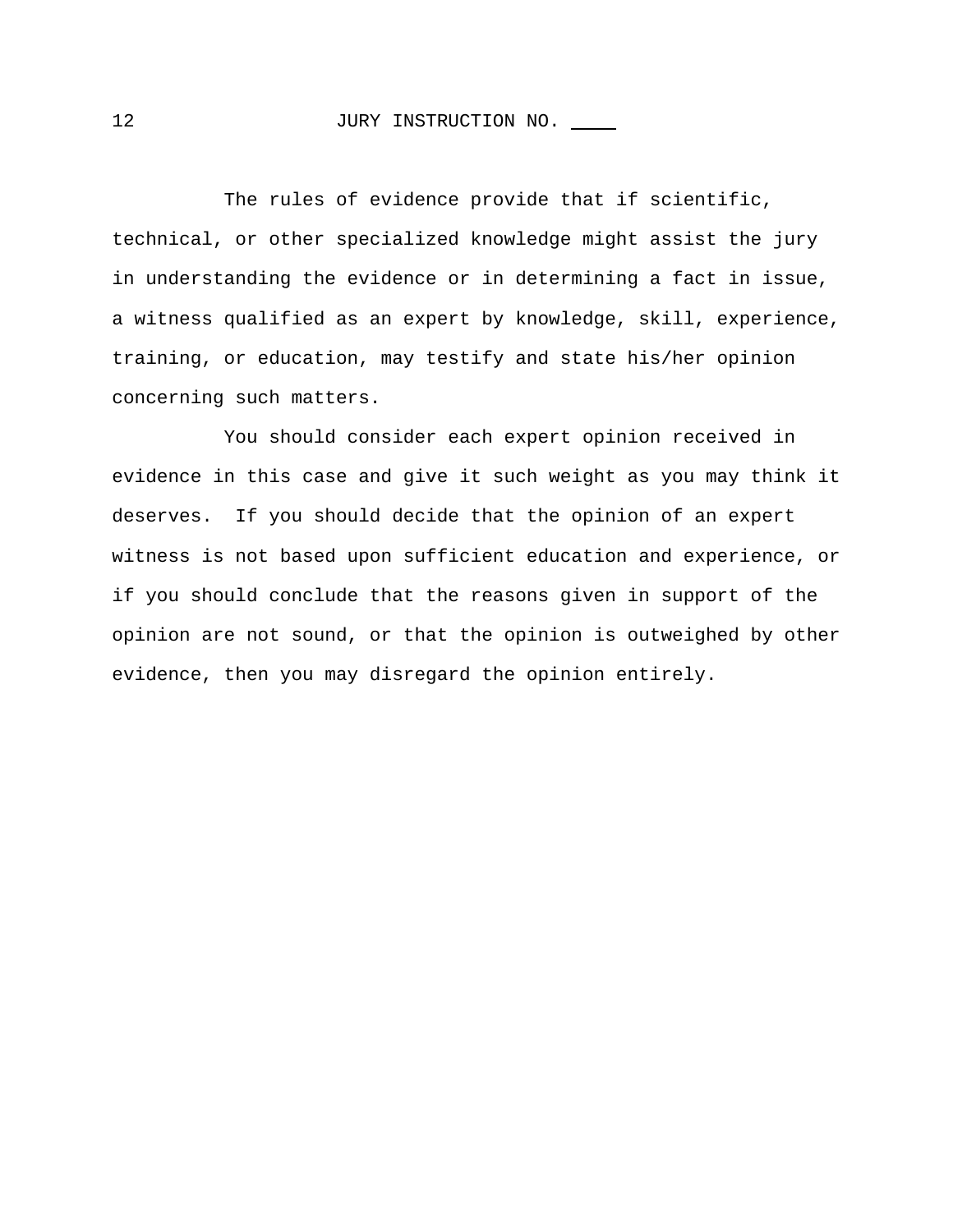The burden is on the Plaintiff in a civil action such as this to prove every essential element of his/her claim by a "preponderance of the evidence." A preponderance of the evidence means such evidence as, when considered and compared with that opposed to it, has more convincing force and produces in your minds a belief that what is sought to be proved is more likely true than not true. In other words, to establish a claim by a "preponderance of the evidence" merely means to prove that the claim is more likely so than not so.

In determining whether any fact in issue has been proved by a preponderance of the evidence, the jury may consider the testimony of all the witnesses, regardless of who may have called them, and all the exhibits received in evidence, regardless of who may have produced them. If the proof should fail to establish any essential element of Plaintiff's claim by a preponderance of the evidence, the jury should find for the Defendant as to that claim.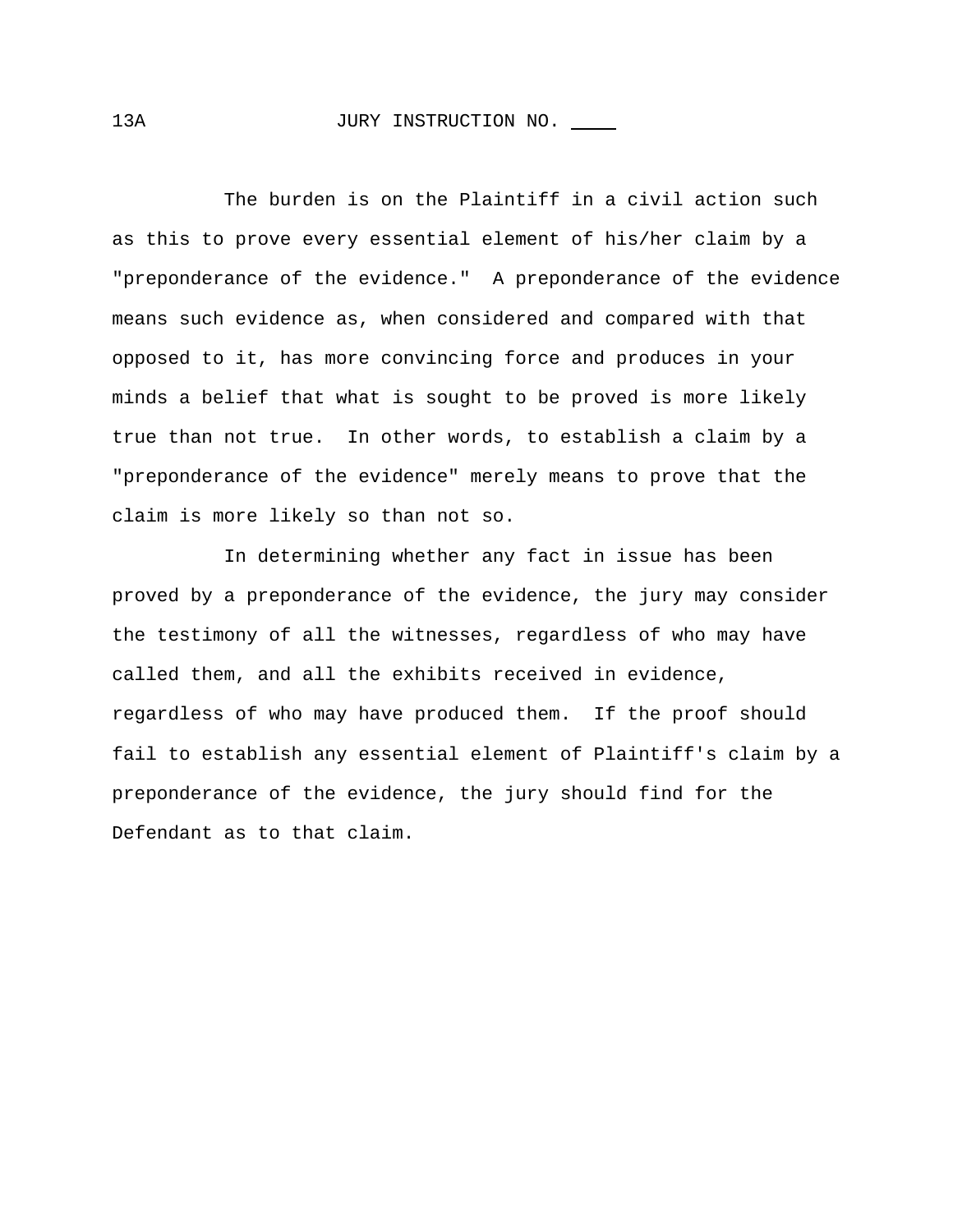### 13B JURY INSTRUCTION NO.

In a civil action such as this each party asserting a claim, as hereafter described, has the burden of proving every essential element of his/her claim by a "preponderance of the evidence." A preponderance of the evidence means such evidence as, when considered and compared with that opposed to it, has more convincing force and produces in your minds a belief that what is sought to be proved is more likely true than not true. In other words, to establish a claim by a "preponderance of the evidence" merely means to prove that the claim is more likely so than not so.

Where more than one claim is involved, as in this case, you should consider each claim, and the evidence pertaining to it, separately, as you would had each claim been tried before you separately; but in determining any fact in issue you may consider the testimony of all the witnesses, regardless of who may have called them, and all the exhibits received in evidence, regardless of who may have produced them.

If a preponderance of the evidence does not support each essential element of a claim, then the jury should find against the party having the burden of proof as to that claim.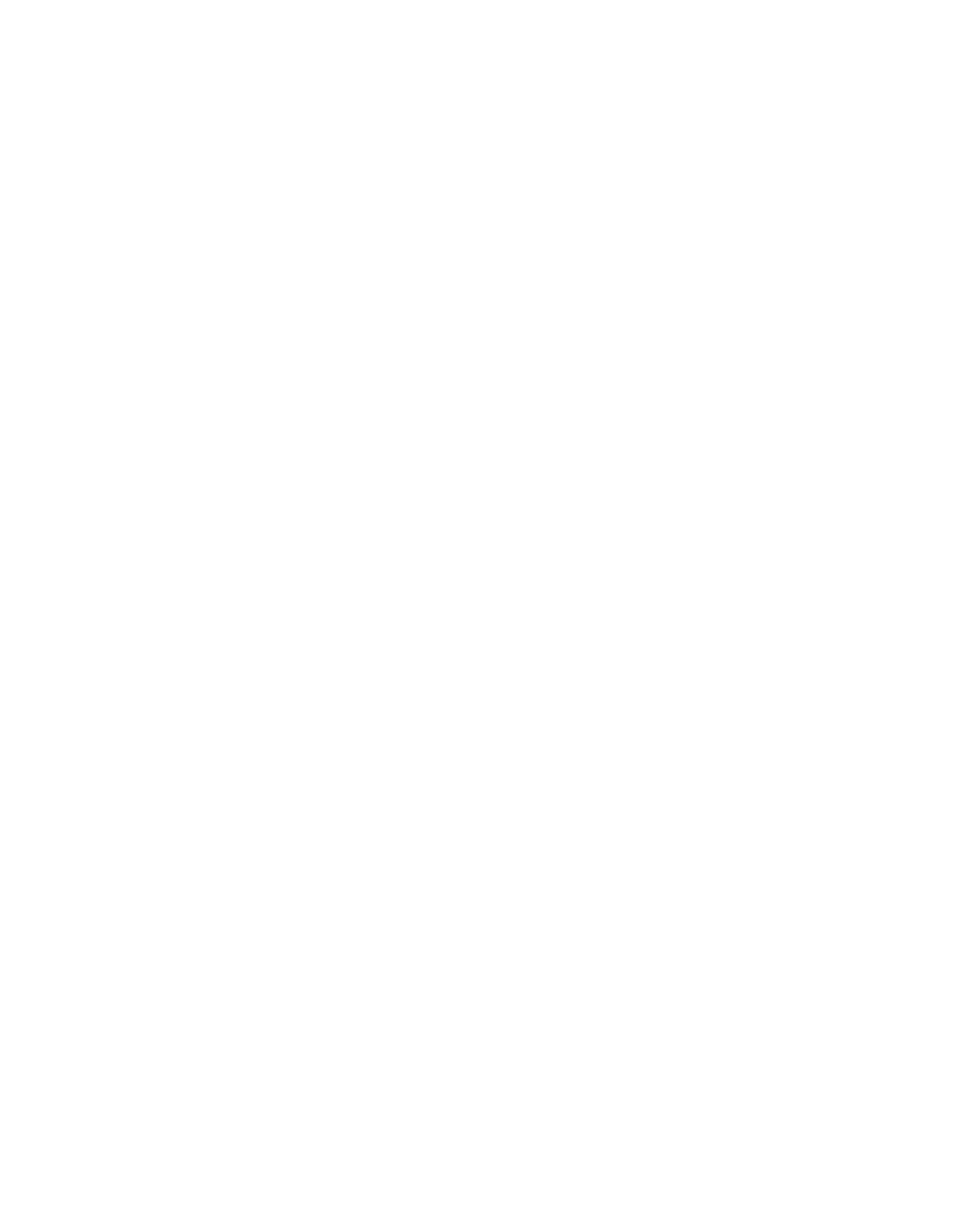Although there are two sets of plaintiffs in this suit, the case of each is separate from and independent of the other.

The instructions govern the case as to each plaintiff so far as they are applicable to him, unless otherwise stated. You will determine each plaintiff's case separately, the same as if you were trying different lawsuits.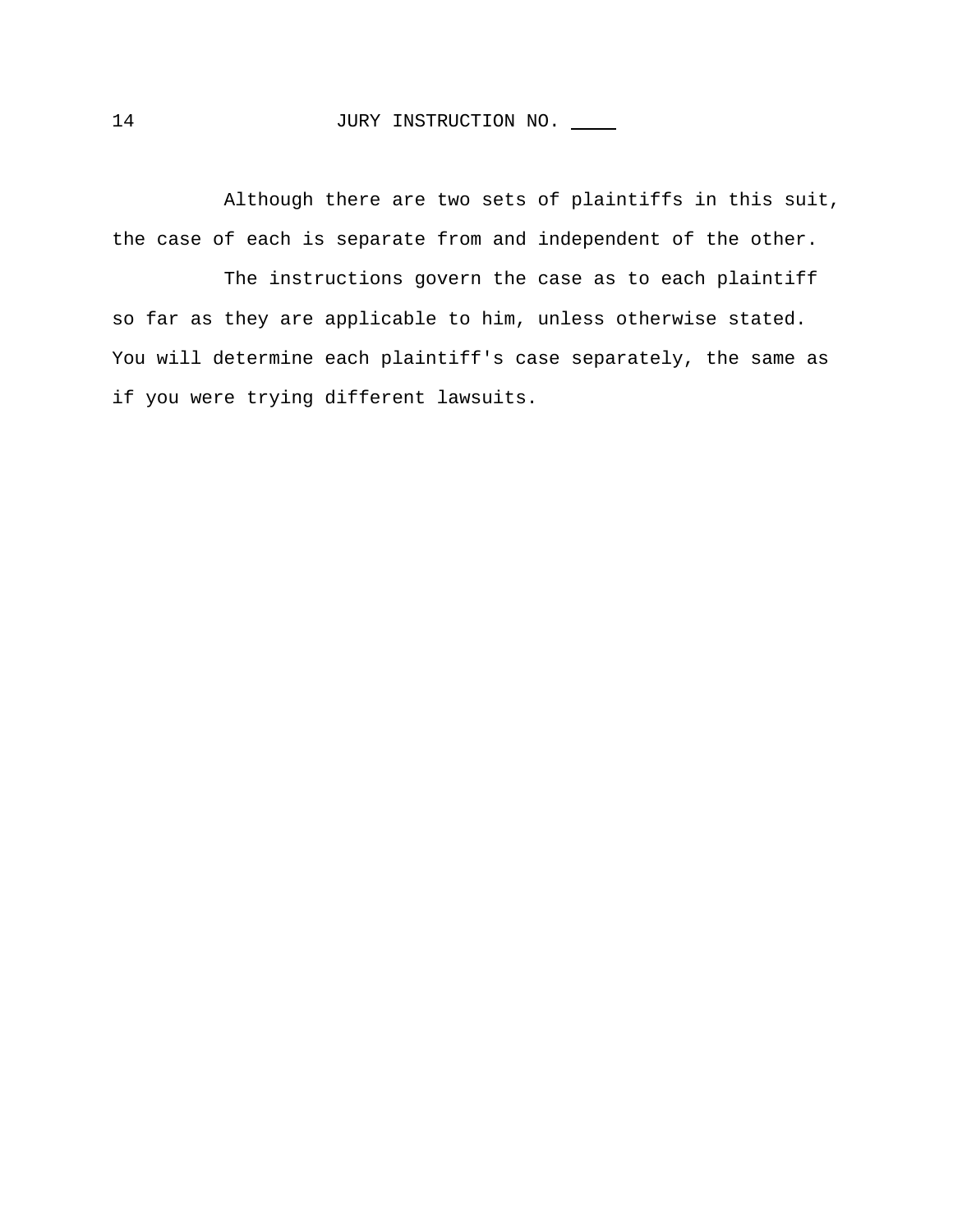Although there is more then one defendant in this suit, it does not follow from that fact alone that if one is liable all are liable. Each defendant is entitled to a fair and separate consideration of his/her own defense and is not to be prejudiced by your decision as to the others. The instructions govern the case as to each defendant so far as they are applicable to him, unless otherwise stated.

You will decide each defendant's case separately.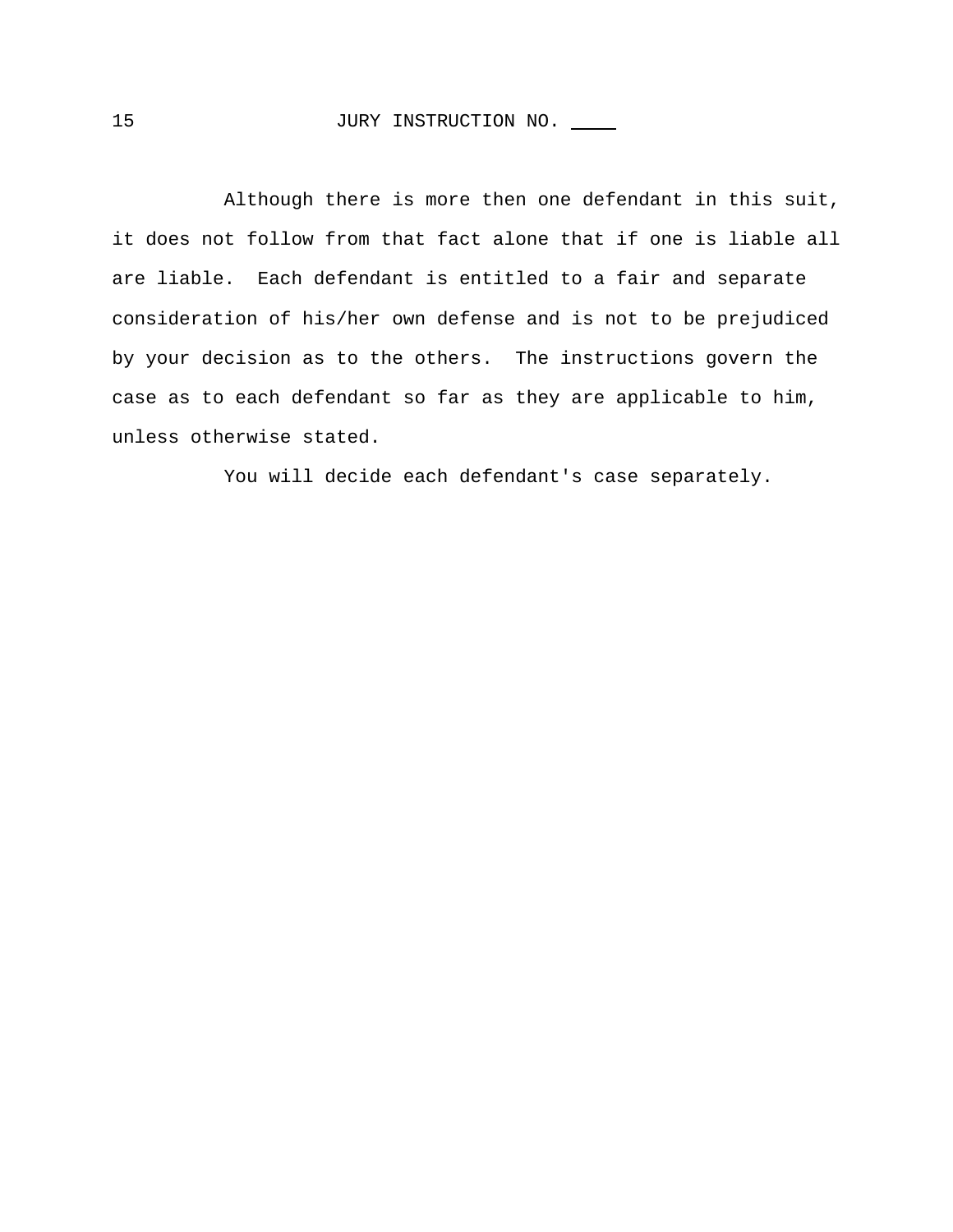Of course, the fact that I have given you instructions concerning the issue of Plaintiff's damages should not be interpreted in any way as an indication that I believe the Plaintiff should, or should not, prevail in this case.

Your verdict must represent the considered judgment of each juror. In order to return a verdict, it is necessary that each juror agree thereto. In other words, your verdict must be unanimous.

It is your duty as jurors to consult with one another and to deliberate with a view to reaching an agreement if you can do so without violence to individual judgment. Each of you must decide the case for yourself, but only after an impartial consideration of all the evidence in the case with your fellow jurors. In the course of your deliberations, do not hesitate to re-examine your own views, and change your opinion, if convinced it is erroneous. But do not surrender your honest conviction as to the weight or effect of the evidence, solely because of the opinion of your fellow jurors, or for the mere purpose of returning a verdict.

Remember at all times you are not partisans. You are judges -- judges of the facts. Your sole interest is to seek the truth from the evidence in the case.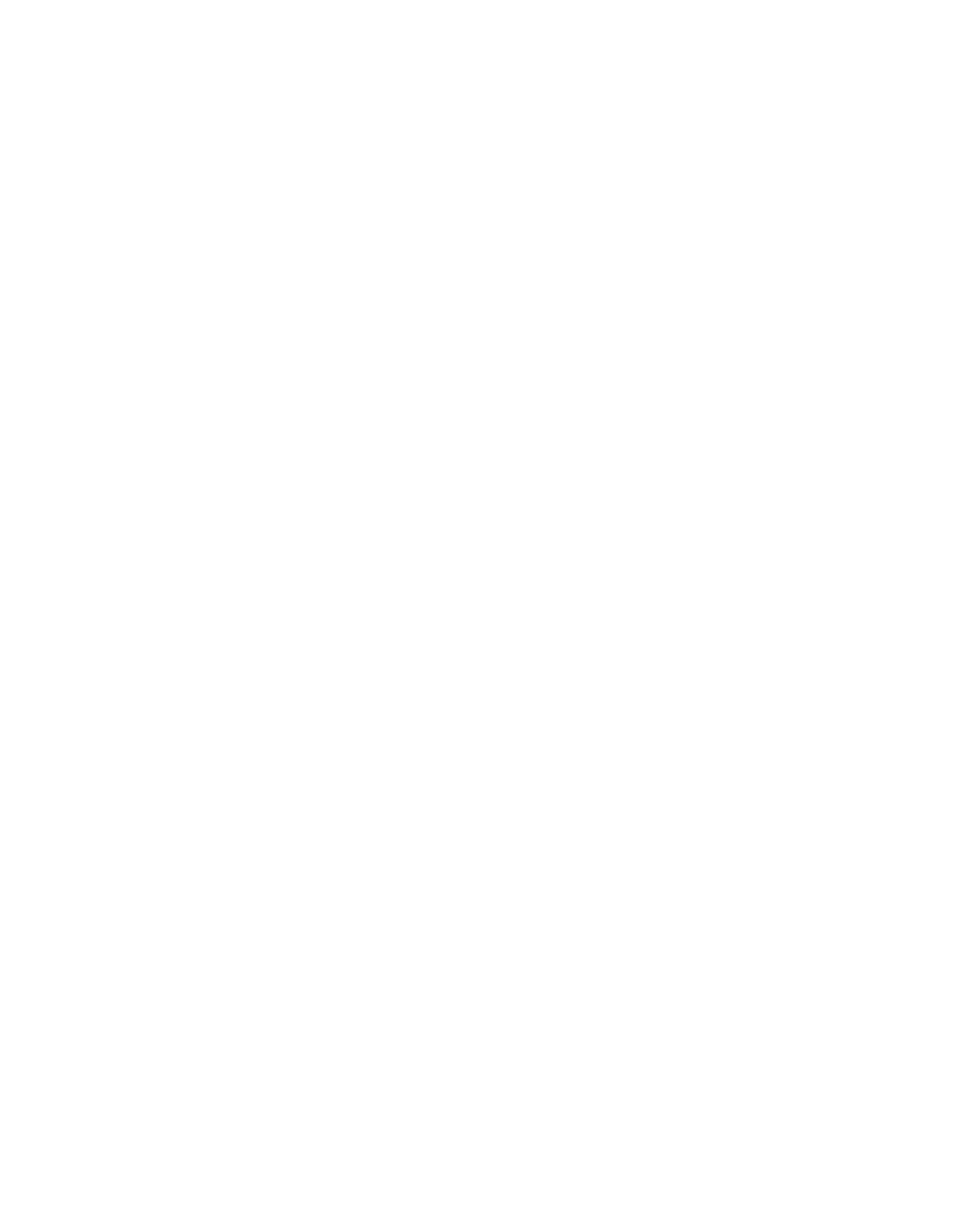Your verdict must represent the considered judgment of each juror. In order to return a verdict, it is necessary that each juror agree thereto. In other words, your verdict must be unanimous.

It is your duty as jurors to consult with one another and to deliberate with a view to reaching an agreement if you can do so without violence to individual judgment. Each of you must decide the case for yourself, but only after an impartial consideration of all the evidence in the case with your fellow jurors. In the course of your deliberations, do not hesitate to re-examine your own views, and change your opinion, if convinced it is erroneous. But do not surrender your honest conviction as to the weight or effect of the evidence, solely because of the opinion of your fellow jurors, or for the mere purpose of returning a verdict.

Remember at all times you are not partisans. You are judges -- judges of the facts. Your sole interest is to seek the truth from the evidence in the case.